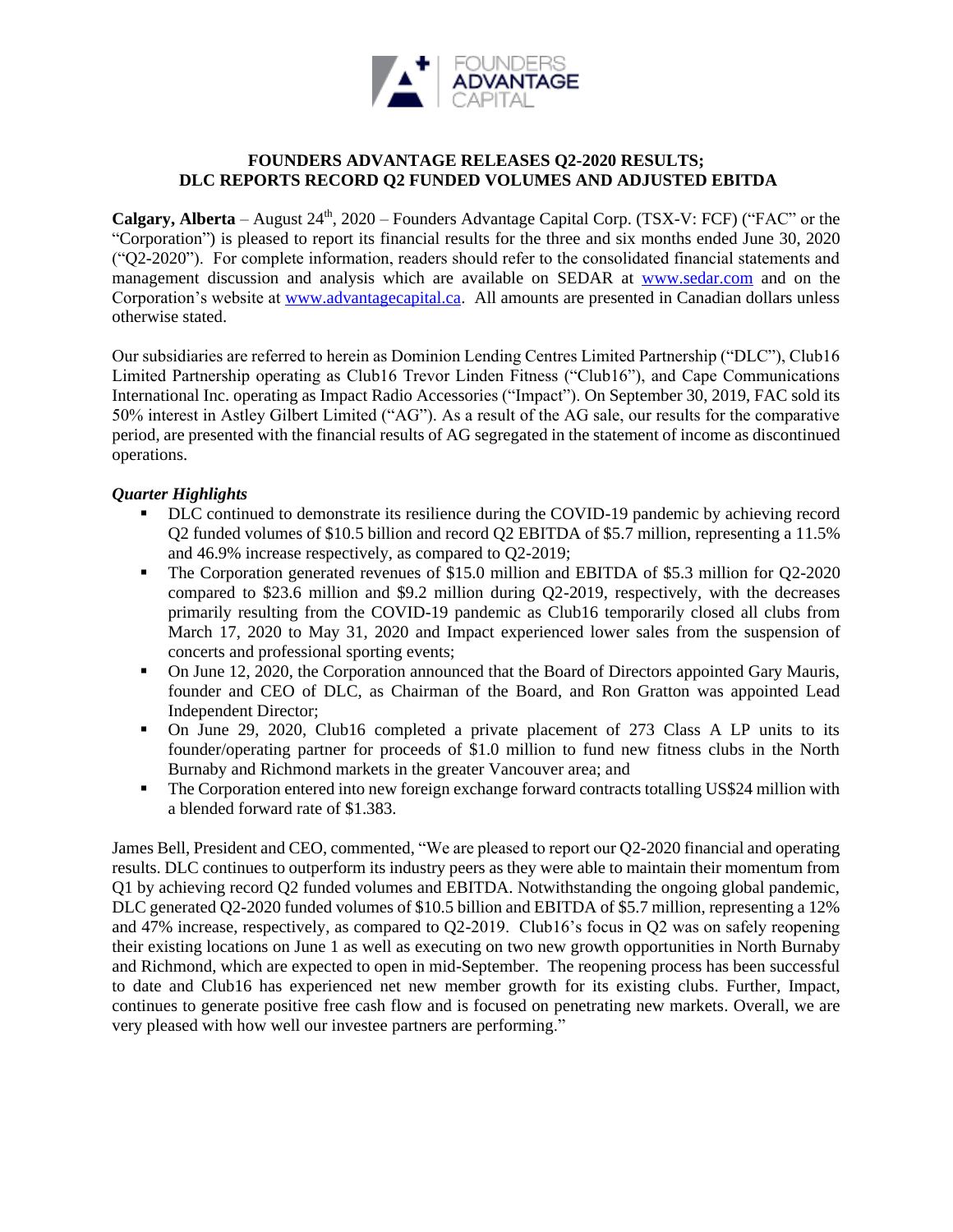## **Selected Consolidated Financial Highlights:**

Below are the financial highlights of our results for the three and six months ended June 30, 2020. The results for the three and six months ended June 30, 2019 reflect the segregation of AG as discontinued operations. The discontinued operations are only included in net loss and net loss per common share.

|                                         | Three months ended           |              | Six months ended       |                         |
|-----------------------------------------|------------------------------|--------------|------------------------|-------------------------|
| (in thousands except per share amounts) | Jun 30, 2020                 | Jun 30, 2019 | Jun 30, 2020           | Jun 30, 2019            |
| <b>Revenues</b>                         | $15,014$ \$<br>$\mathbf{\$}$ | 23,579       | $\mathbf{s}$<br>33,087 | $\sqrt[3]{2}$<br>44,179 |
| <b>Income from operations</b>           | 667                          | 5,206        | 3,091                  | 7,093                   |
| <b>Adjusted EBITDA (1)</b>              | 5,308                        | 9,182        | 11,071                 | 15,555                  |
| Adjusted EBITDA attributable to: (1)    |                              |              |                        |                         |
| Shareholders                            | 2,833                        | 5,162        | 6,058                  | 8,597                   |
| Non-controlling interests               | 2,475                        | 4,020        | 5,013                  | 6,958                   |
| Adjusted EBITDA margin (1)              | 35%                          | 39%          | 33%                    | 35%                     |
| Proportionate share of investee         |                              |              |                        |                         |
| adjusted EBITDA <sup>(1)</sup>          | 3,414                        | 5,619        | 7,132                  | 9,707                   |
| Free cash flow (1)                      | 335                          | 1,390        | 278                    | 1,068                   |
| <b>Net loss</b>                         | (413)                        | (3,499)      | (2,129)                | (4, 394)                |
| Net (loss) income from continuing       |                              |              |                        |                         |
| operations                              | (413)                        | 2,788        | (2,129)                | 2,402                   |
| Net loss from discontinued operations   |                              | (6,287)      |                        | (6,796)                 |
| Net (loss) income attributable to:      |                              |              |                        |                         |
| Shareholders                            | (697)                        | (2,288)      | (2,896)                | (3,760)                 |
| Non-controlling interests               | 284                          | (1,211)      | 767                    | (634)                   |
| Adjusted net (loss) income (1)          | (1, 547)                     | 2,100        | (1, 866)               | 1,420                   |
| Adjusted net (loss) income              |                              |              |                        |                         |
| attributable to: $(1)$                  |                              |              |                        |                         |
| Shareholders                            | (1, 836)                     | 104          | (2,628)                | (1, 464)                |
| Non-controlling interests               | 289                          | 1,996        | 762                    | 2,884                   |
| <b>Diluted loss per share</b>           | (0.02)                       | (0.06)       | (0.08)                 | (0.10)                  |
| Adjusted loss per share (1)             | (0.05)                       |              | (0.07)                 | (0.04)                  |

(1) Please see the Non-IFRS Financial Performance Measures section of this document for additional information.

# *Q2-2020 Results*

Adjusted EBITDA decreased \$3.9 million compared to the three months ended June 30, 2019. The decrease is primarily due to decreases in Club16, Impact and Corporate partly offset by an increase in DLC's adjusted EBITDA. Club16's adjusted EBITDA decreased \$4.8 million from decreases in membership and personal training revenues from the temporary closure of clubs from March 17, 2020 to May 31, 2020 in response to the COVID-19 pandemic. Adjusted EBITDA from Impact decreased \$0.8 million compared to the three months ended June 30, 2019, primarily due to lower revenues related to the suspension of concerts and professional sporting events due to COVID-19. Corporate adjusted EBITDA decreased \$0.1 million due to higher other expenses of \$0.2 million from transaction costs associated with the Corporation's new foreign exchange forward contracts, partly offset by lower general and administrative costs net of restructuring expenses of \$0.1 million. DLC's adjusted EBITDA increased \$1.8 million from higher revenue attributable to increased funded mortgage volumes and decreased advertising expenses.

Adjusted net loss for the three months ended June 30, 2020, decreased \$3.6 million compared to the same period in the previous year due to decreased income from operations partly offset by \$0.7 million of government wage subsidies included within other income.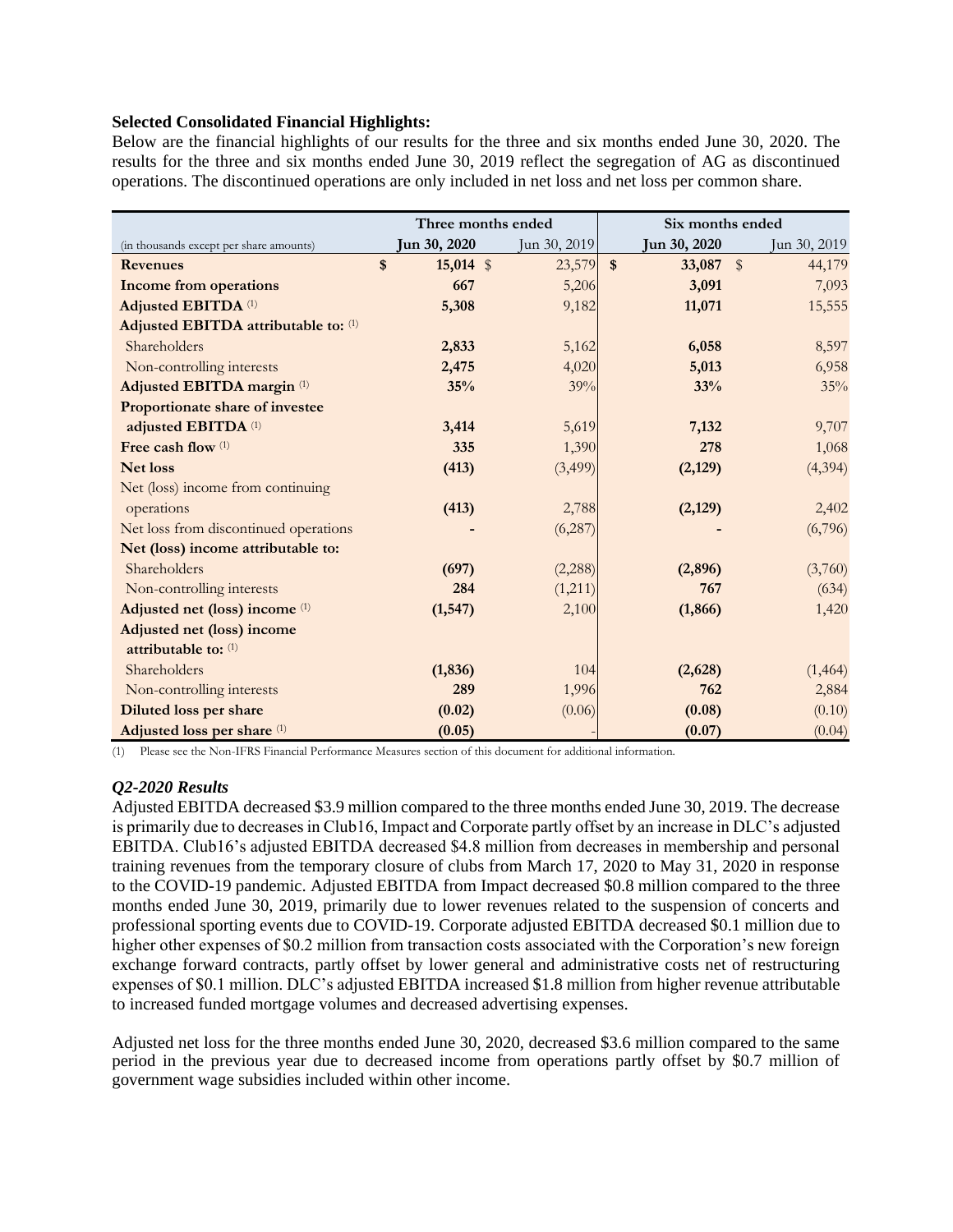## *Selected Segmented Financial Highlights:*

We discuss the results of the corporate head office and three reportable segments as presented in our interim financial statements: DLC, Club16, and Impact.

|                                      | Three months ended |  | Six months ended |  |              |      |              |
|--------------------------------------|--------------------|--|------------------|--|--------------|------|--------------|
| (in thousands)                       | Jun 30, 2020       |  | Jun 30, 2019     |  | Jun 30, 2020 |      | Jun 30, 2019 |
| Adjusted EBITDA <sup>(1)</sup>       |                    |  |                  |  |              |      |              |
| DLC                                  | \$<br>$5,725$ \$   |  | $3,896$ \$       |  | 10,265       | - \$ | 6,462        |
| Club16                               | (309)              |  | 4,502            |  | 1,084        |      | 6,574        |
| Impact                               | 473                |  | 1,241            |  | 796          |      | 3,629        |
| Corporate and consolidated           | (581)              |  | (457)            |  | (1,074)      |      | (1,110)      |
| Total adjusted EBITDA <sup>(1)</sup> | 5,308              |  | 9,182            |  | 11,071       |      | 15,555       |
| Proportionate share of investee      |                    |  |                  |  |              |      |              |
| adjusted EBITDA <sup>(1)</sup>       |                    |  |                  |  |              |      |              |
| DLC                                  | 3,353              |  | 2,273            |  | 6,067        |      | 3,876        |
| Club16                               | (185)              |  | 2,701            |  | 651          |      | 3,944        |
| Impact                               | 246                |  | 645              |  | 414          |      | 1,887        |
| <b>Total Proportionate</b>           |                    |  |                  |  |              |      |              |
| share of investee adjusted           |                    |  |                  |  |              |      |              |
| EBITDA <sup>(1)</sup>                | 3,414              |  | 5,619            |  | 7,132        |      | 9,707        |

(1) Please see the Non-IFRS Financial Performance Measures section of this document for additional information.

## **About Founders Advantage Capital Corp.**

The Corporation is listed on the TSX Venture Exchange as an Investment Issuer (Tier 1) and employs a permanent investment approach.

The Corporation's common shares are listed on the TSX Venture Exchange under the symbol "FCF".

For further information, please refer to the Corporation's website at www.advantagecapital.ca.

Contact information for the Corporation is as follows:

| James Bell                          | Robin Burpee                | Amar Leekha                         |
|-------------------------------------|-----------------------------|-------------------------------------|
| President & Chief Executive Officer | Chief Financial Officer     | Sr. Vice-President, Capital Markets |
| 403-455-2218                        | 403-455-9670                | 403-455-6671                        |
| jbell@advantagecapital.ca           | rburpee@advantagecapital.ca | aleekha@advantagecapital.ca         |

*NEITHER THE TSX VENTURE EXCHANGE NOR ITS REGULATION SERVICES PROVIDER (AS THAT TERM IS DEFINED IN THE POLICIES OF THE TSX VENTURE EXCHANGE) ACCEPTS RESPONSIBILITY FOR THE ADEQUACY OR ACCURACY OF THIS RELEASE.*

#### *Non-IFRS Financial Performance Measures*

Management presents certain non-IFRS financial performance measures which we use as supplemental indicators of our operating performance. Non-IFRS financial performance measures include EBITDA and Adjusted EBITDA, Adjusted EBITDA margin, Adjusted EBITDA attributed to shareholders and NCI, Proportionate share of investee Adjusted EBITDA, Adjusted net income, Adjusted earnings per share, and free cash flow. Readers are cautioned that these non-IFRS measures should not be construed as a substitute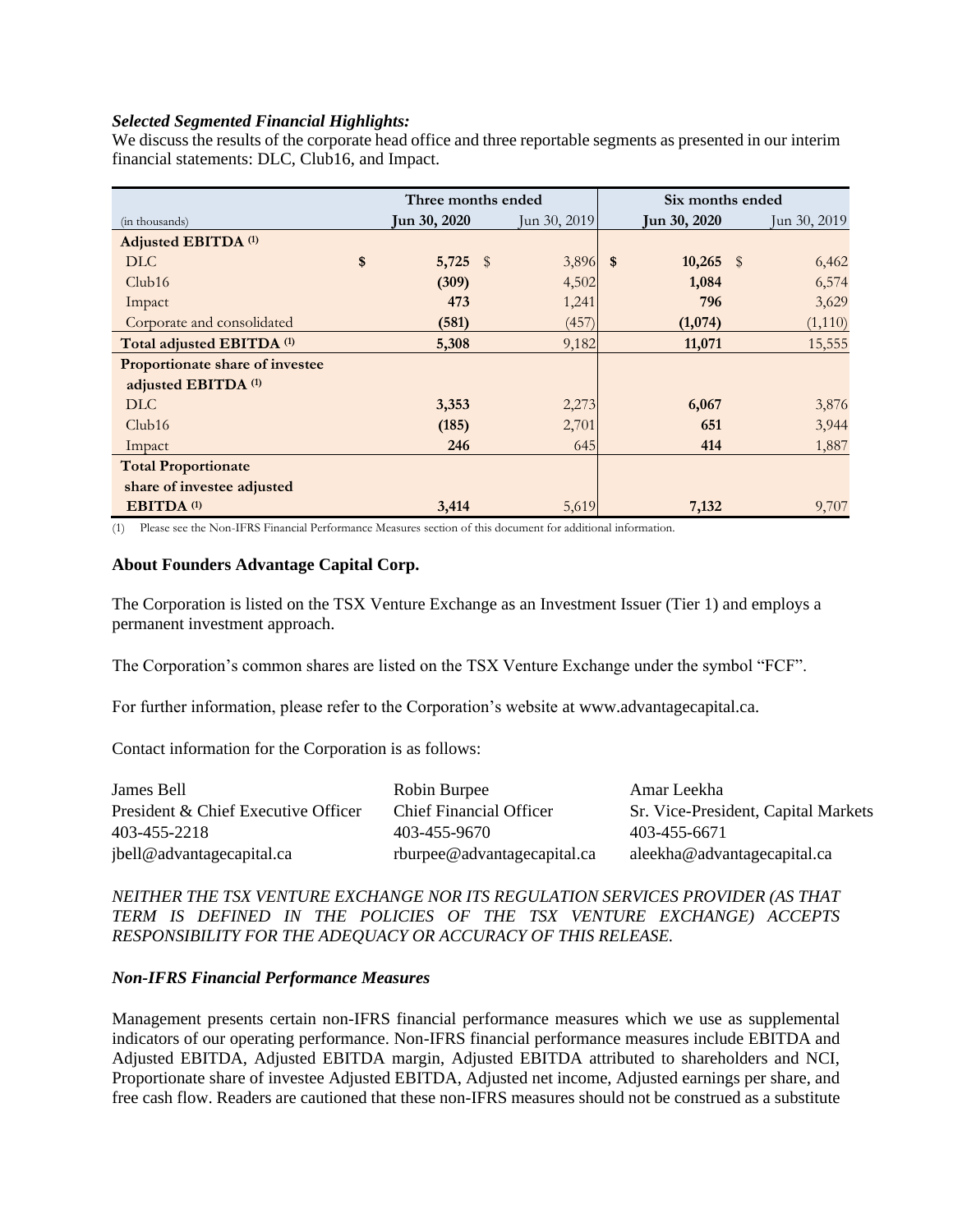or an alternative to applicable generally accepted accounting principle measures as determined in accordance with IFRS. Please see the Corporation's MD&A for a description these measures and a reconciliation of these measures to their nearest IFRS measure.

# *Cautionary Note Regarding Forward-looking Information*

Certain statements in this document constitute forward-looking information under applicable securities legislation. Forward-looking information typically contains statements with words such as "anticipate," "believe," "estimate," "will," "expect," "plan," "intend," or similar words suggesting future outcomes or an outlook. Forward-looking information in this document includes, but is not limited to:

- the impact of the ongoing COVID-19 pandemic and its affect on the operations of the Corporation and its subsidiaries; and
- that the North Burnaby and Richmond Club16 fitness locations will open in mid-September, 2020.

Such forward-looking information is based on a number of assumptions which may prove to be incorrect. Assumptions have been made with respect to the following matters, in addition to any other assumptions identified in this news release:

- the impacts of COVID-19 on the Corporation and its subsidiaries will be consistent with the Corporations expectations and the expectations of management of each of its subsidiaries both in extent and duration;
- the Canadian and U.S. economies will begin to recover from the ongoing economic downturn created by COVID-19 within the next twelve months;
- the Corporation and its subsidiaries affected by COVID-19 will recover from the pandemic's impacts and return to historical (pre-COVID-19) operating environments;
- management's ability to adjust cost structures at the Corporation and its subsidiaries to improve liquidity and cash flow; and
- the Corporation's three subsidiaries will continue to perform as expected.

Such forward-looking information is necessarily based on many estimates and assumptions, including material estimates and assumptions, related to the factors identified below that, while considered reasonable by the Corporation as at the date hereof considering management's experience and perception of current conditions and expected developments, are inherently subject to significant business, economic and competitive uncertainties and contingencies. Known and unknown factors could cause actual results to differ materially from those projected in the forward-looking statements. Such factors include, but are not limited to, changes in taxes; increased operating, general and administrative, and other costs; changes in interest rates; general business, economic and market conditions; our ability to obtain services and personnel in a timely manner and at an acceptable cost to carry out our activities; DLC's ability to maintain its existing number of franchisees and add additional franchisees; changes in Canadian mortgage lending and mortgage brokerage laws; material decreases in the aggregate Canadian mortgage lending business; changes in the fees paid for mortgage brokerage services in Canada; changes in the regulatory framework for the Canadian housing sector; demand for DLC, Club16, and Impact's products remaining consistent with historical demand; our ability to realize the expected benefits of the DLC, Club16, and Impact transactions; our ability to generate sufficient cash flow from investees to meet current and future commitments and obligations; the uncertainty of estimates and projections relating to future revenue, taxes, costs and expenses; changes in, or in the interpretation of, laws, regulations or policies; the outcome of existing and potential lawsuits, regulatory actions, audits and assessments; and other risks and uncertainties described elsewhere in this document and in our other filings with Canadian securities authorities.